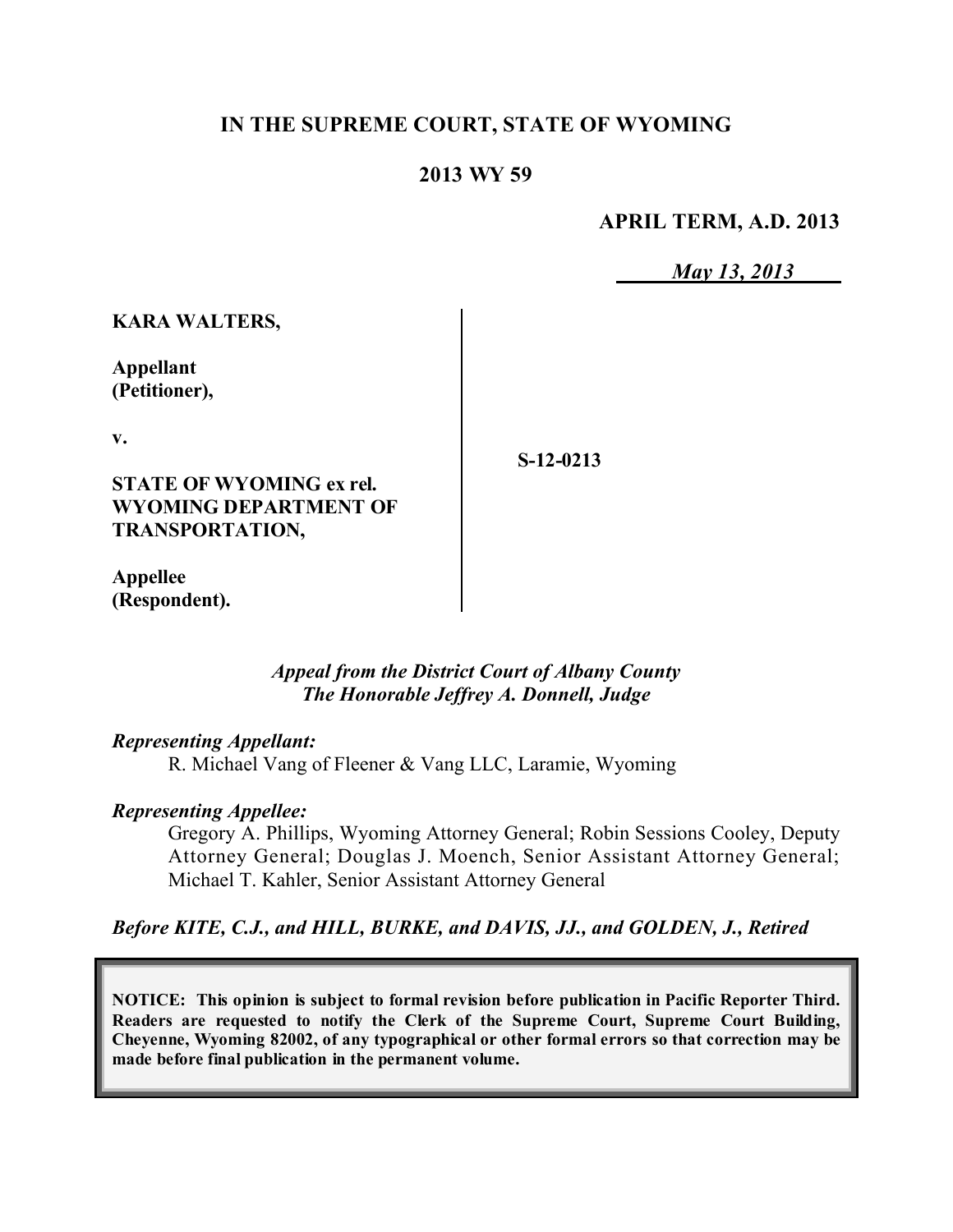**DAVIS**, Justice.

 $\overline{a}$ 

[¶1] Appellant Kara Walters was charged with driving while under the influence (DWUI) in Laramie, Wyoming. The Wyoming Department of Transportation (WYDOT) suspended her driver's license, and she requested an evidentiary hearing before the Office of Administrative Hearings (OAH). An OAH hearing examiner upheld the suspension against a challenge that she had not been properly advised as to implied consent. She then sought review of the administrative suspension in the district court, where she also raised a number of constitutional challenges to a municipal criminal ordinance in addition to the claim that she had not been properly advised under the implied consent statute. The district court concluded that the constitutional issues before it had not and could not have been raised in the administrative hearing and that it therefore lacked jurisdiction to consider them, and that Walters had been properly advised as to implied consent. We agree and therefore affirm.

### **ISSUES**

[¶2] 1. Did the arresting officer properly advise Ms. Walters as to implied consent as required by Wyoming Statute  $\S 31-6-102(a)(ii)$  when she was also told that refusal to submit to chemical testing could result in incarceration under a municipal criminal ordinance?

2. Does this Court have jurisdiction to consider challenges to a municipal ordinance that were not and could not have been raised in a license suspension hearing?

## **FACTS**

[¶3] A City of Laramie police officer observed Walters drive her vehicle through a flashing red light a little before one o'clock in the morning on February 6, 2012, and made a traffic stop. When he approached the vehicle and spoke with her, he detected the odor of a flavored alcoholic beverage. He then administered field sobriety and nystagmus tests, and arrested Walters for DWUI based upon the results.

[¶4] Walters was then taken to the Albany County detention center where the arresting officer read her the standard implied consent advisement required by Wyoming Statute  $31-6-102(a)(ii)$ . Walters initially refused to submit to a breath test. The officer then informed her that she could be prosecuted under a Laramie municipal ordinance for refusing to take a breath test. The officer also explained that he could obtain a search warrant, take her to Ivinson Memorial Hospital, and have a blood sample forcibly taken from her under the authority provided by Wyoming Statute  $\S 31-6-102$ (d).<sup>1</sup> After this

<sup>&</sup>lt;sup>1</sup> The Wyoming Legislature significantly amended the implied consent statutes in 2011. It repealed the enhanced administrative penalties for refusing chemical testing, and it authorized law enforcement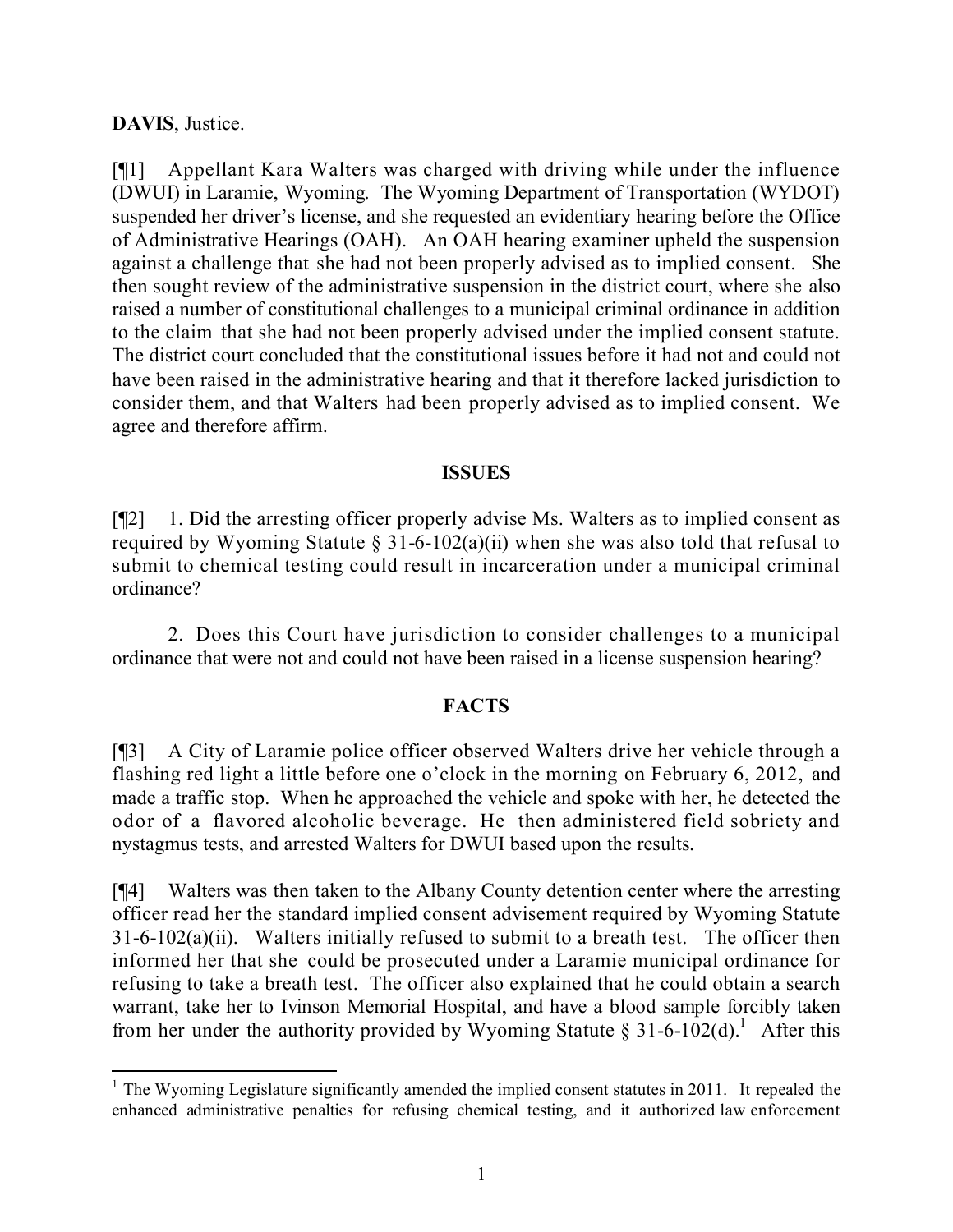explanation, Walters submitted to a breath test, which yielded a blood alcohol concentration (BAC) of 0.18%. Ms. Walters was employed at Ivinson Memorial, which may have played a part in her decision. She was charged with DWUI under the Laramie ordinance in municipal court. That court stayed the proceedings there pending the outcome of *Sandoval v. State ex rel. Wyo. Dep't of Transp.*, 2012 WY 160, 291 P.3d 290 (Wyo. 2012).

[¶5] Wyoming Statute § 31-6-102(e) requires WYDOT to suspend a driver's license if a DWUI test result indicates a BAC of 0.08% or more. WYDOT accordingly gave notice of its intent to suspend Walters' license for ninety days based on the breath test result. Walters timely requested a contested case hearing before an OAH hearing examiner to challenge the administrative suspension.

[¶6] At the OAH hearing, Ms. Walters argued that she had not been properly advised as to implied consent. She conceded that the officer read the advisement required by § 31- 6-102(a)(ii) correctly, but contended that it was confusing and misleading because the arresting officer then advised her that she could be incarcerated for a minimum of seven days for refusing to take a chemical test under Laramie Enrolled Ordinance 1952, but did not also tell her that she could also receive a minimum sentence of seven days in jail under the ordinance if she had a BAC of 0.15% or more.

[¶7] The OAH hearing examiner rejected her argument, stating that:

The suspension of driving privileges is civil in nature and is controlled by Wyoming law. The evidence in this matter clearly established Officer Terry arrested Walters for DWUI, read Walters the *implied consent* advisement required under Wyoming law and Walters agreed to submit to a chemical test without the need to obtain a search warrant. Thus, the proposed suspension action should be upheld. The issues and argument raised by Walters' counsel have no merit in this civil proceeding. The arguments may have some bearing in the underlying criminal action in the Laramie Municipal Court but that issue is not one this Office has authority to determine.

The hearing examiner upheld the suspension.

 $\overline{a}$ officers to obtain remotely communicated search warrants and to forcibly obtain chemical testing of DWUI arrestees who refuse the tests, among other provisions. 2011 Wyo. Sess. Laws Ch. 178. These laws were in effect at the time of Walters' arrest on February 6, 2012. *See id*. (providing for an effective date of July 1, 2011).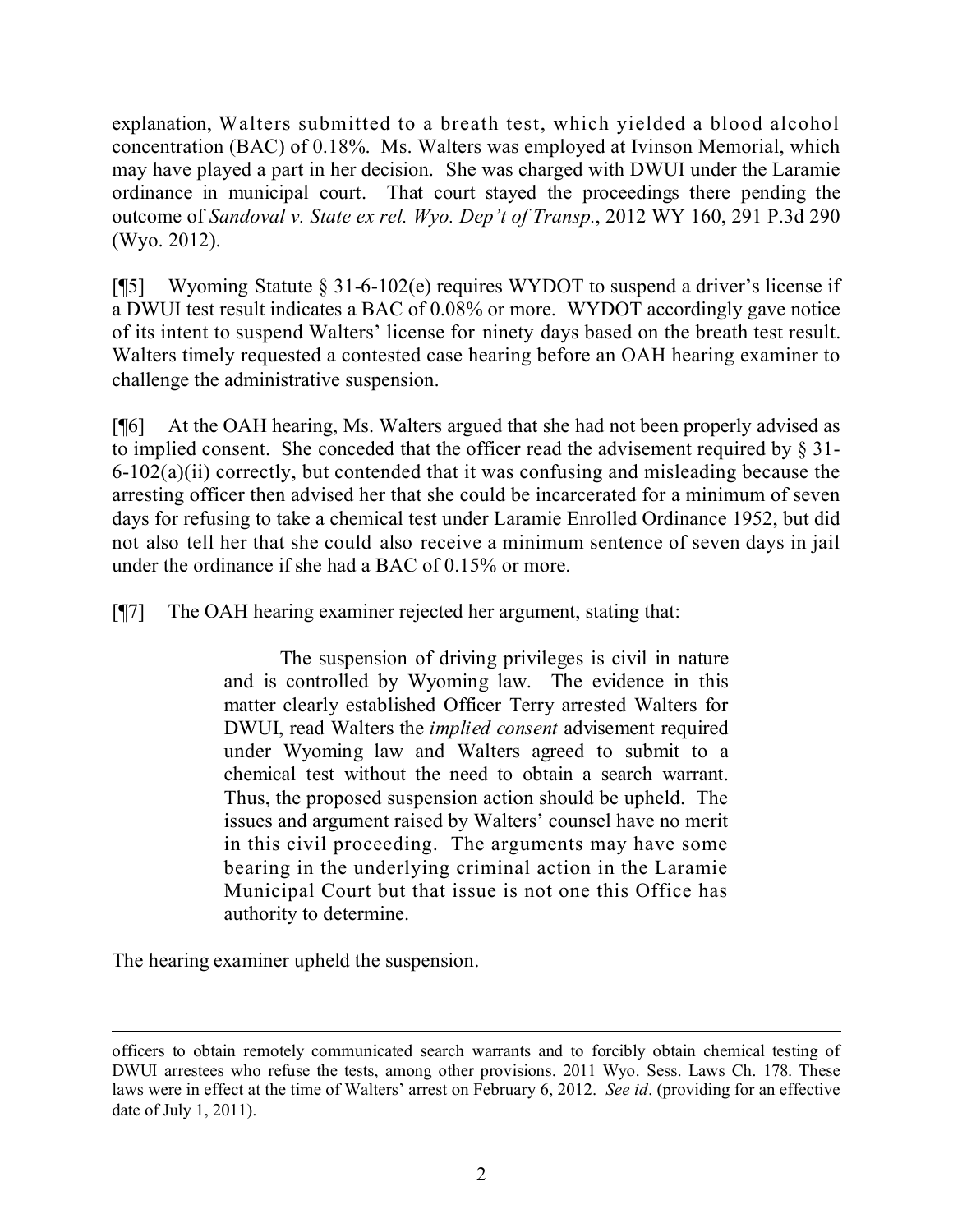[¶8] In the district court, Ms. Walters argued that the suspension should be stayed pending a decision in three declaratory judgment actions. In those cases, counsel for Walters challenged other administrative suspensions relating to the Laramie ordinance. In the alternative, she challenged the Laramie ordinance on a number of other grounds, contending as follows:

1. The arresting officer should have advised her of the aggravated offender provisions of the Laramie ordinance before asking her to submit to a chemical test (referring to the mandatory sentence of seven days for a BAC over 0.15% under the ordinance).

2. The arresting officer's advisement concerning the effect of a refusal to submit a BAC test under the Laramie ordinance was improper and implicated her due process rights.

3. The definition of "chemical test refusal" in the Laramie ordinance is overly broad and vague.

4. The existence of a mandatory minimum jail sentence as a result of refusing a breath test creates a critical stage for purposes of the right to an attorney, and should have required that she be allowed an opportunity to retain counsel before deciding whether to undergo chemical testing or not.

5. A mandatory minimum jail sentence for refusing a chemical test results in double jeopardy.

6. Walters was not properly advised on implied consent because she was told she could go to jail for refusing a chemical test but not that she could go to jail if she tested over 0.15% BAC.

7. State law preempts the Laramie ordinance, which is in conflict with it.

[¶9] The district court did not stay the administrative suspension pending a decision in the declaratory judgment actions. It found that it only had jurisdiction to consider whether Walters was properly advised as to implied consent and declined to address the other issues, because that they must be pursued in a criminal appeal or declaratory judgment action. The court affirmed the hearing examiner's conclusion that Ms. Walters was properly advised in accordance with Wyoming law. This appeal was timely perfected.

# **STANDARD OF REVIEW**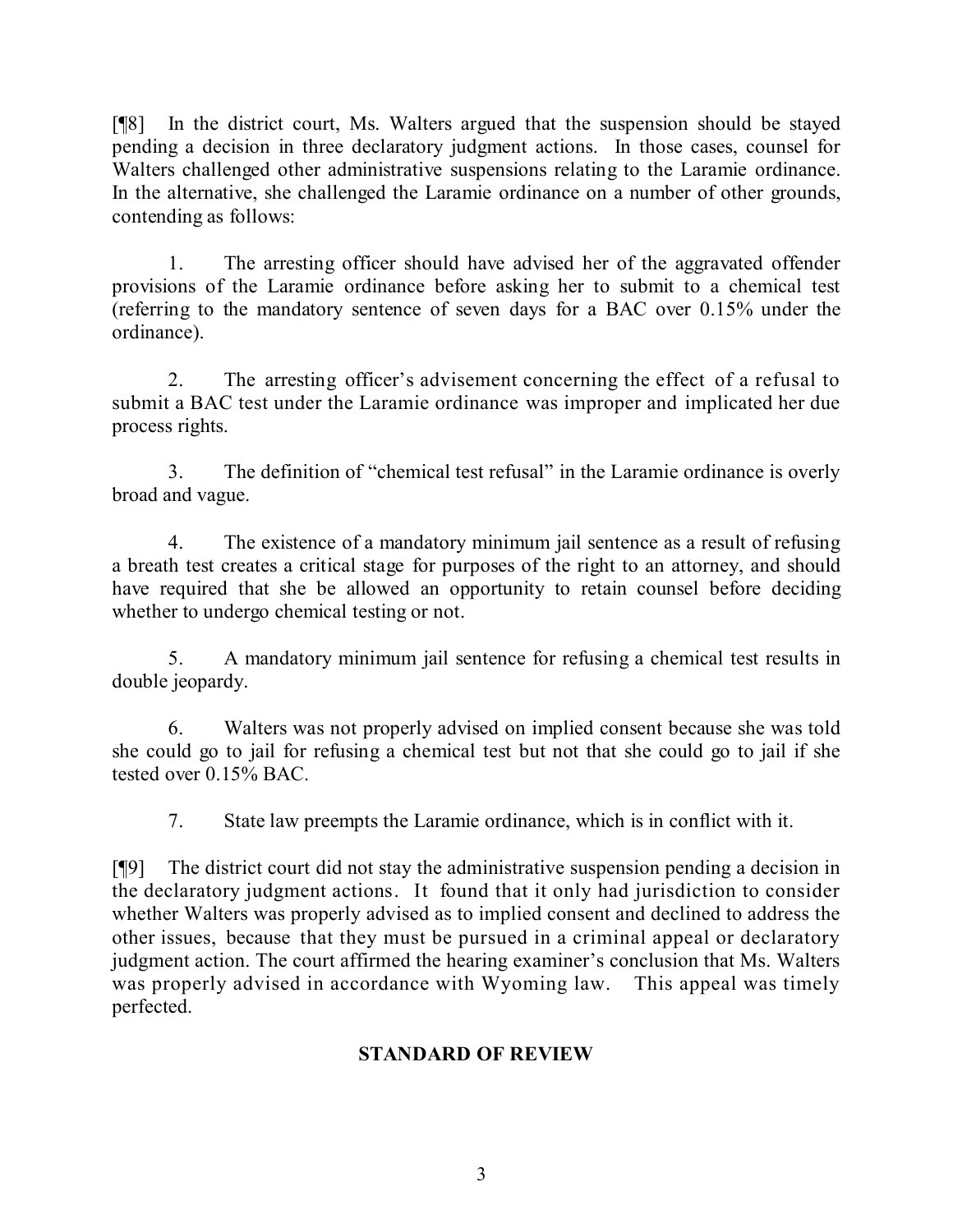[¶10] We review an administrative agency's decision "as if it had come directly to us from the administrative agency," giving no deference to the district court's decision. *Dale v. S & S Builders, LLC*, 2008 WY 84, ¶ 8, 188 P.3d 554, 557 (Wyo. 2008) (quoting *Newman v. State ex rel. Wyo. Workers' Safety & Comp. Div.*, 2002 WY 91, ¶ 7, 49 P.3d 163, 166 (Wyo. 2002)). We review questions of statutory interpretation de novo, and affirm an agency's conclusions if they are in accordance with the law. *Id.* at ¶ 26, 188 P.3d at 561-62; *Escarcega v. State ex rel. Wyo. Dep't of Transp.*, 2007 WY 38, ¶ 7, 153 P.3d 264, 267 (Wyo. 2007). We review an agency's findings of fact following a contested case hearing for substantial evidence. Wyo. Stat. Ann. § 16-3-114(c)(ii)(E) (LexisNexis 2011); *Exxon Mobil Corp. v. Wyo. Oil & Gas Conservation Comm'n*, 2013 WY 32, 123, 297 P.3d 782, 788 (Wyo. 2013).

### **DISCUSSION**

### *Adequacy of Implied Consent Advisements.*

[¶11] The scope of an OAH hearing on a driver's license suspension for DWUI is limited by statute to the following:

> (b) The scope of a hearing for the purposes of this act shall cover the issues of whether a peace officer had probable cause to believe the arrested person had been driving or was in actual physical control of a motor vehicle upon a public street or highway in this state in violation of W.S. 31-5- 233(b) or any other law prohibiting driving under the influence as defined by W.S.  $31-5-233(a)(v)$ , whether the person was placed under arrest, or if a test was administered, whether the test results indicated that the person had an alcohol concentration of eight one-hundredths of one percent (0.08%) or more, and **whether, except for the persons described in this act who are incapable of cooperating with the administration of the test, he had been given the advisements required by W.S. 31-6-102(a)(ii).**

Wyo. Stat. Ann. § 31-6-103(b) (LexisNexis 2011) (emphasis added).

[¶12] Ms. Walters contends that she was not given proper implied consent advisements. She asserts that she was "threatened" by the advisements regarding possible jail time under the city ordinance, and that her BAC results were therefore inadmissible for purposes of her driver's license suspension. We have recognized that breath test results may be suppressed in driver's license suspension proceedings if an individual is "tricked or misled" with respect to his or her implied consent advisements. *In re Hittner*, 2008 WY 91, ¶ 12, 189 P.3d 872, 876 (Wyo. 2008) (quoting *Nesius v. State Dep't of Revenue*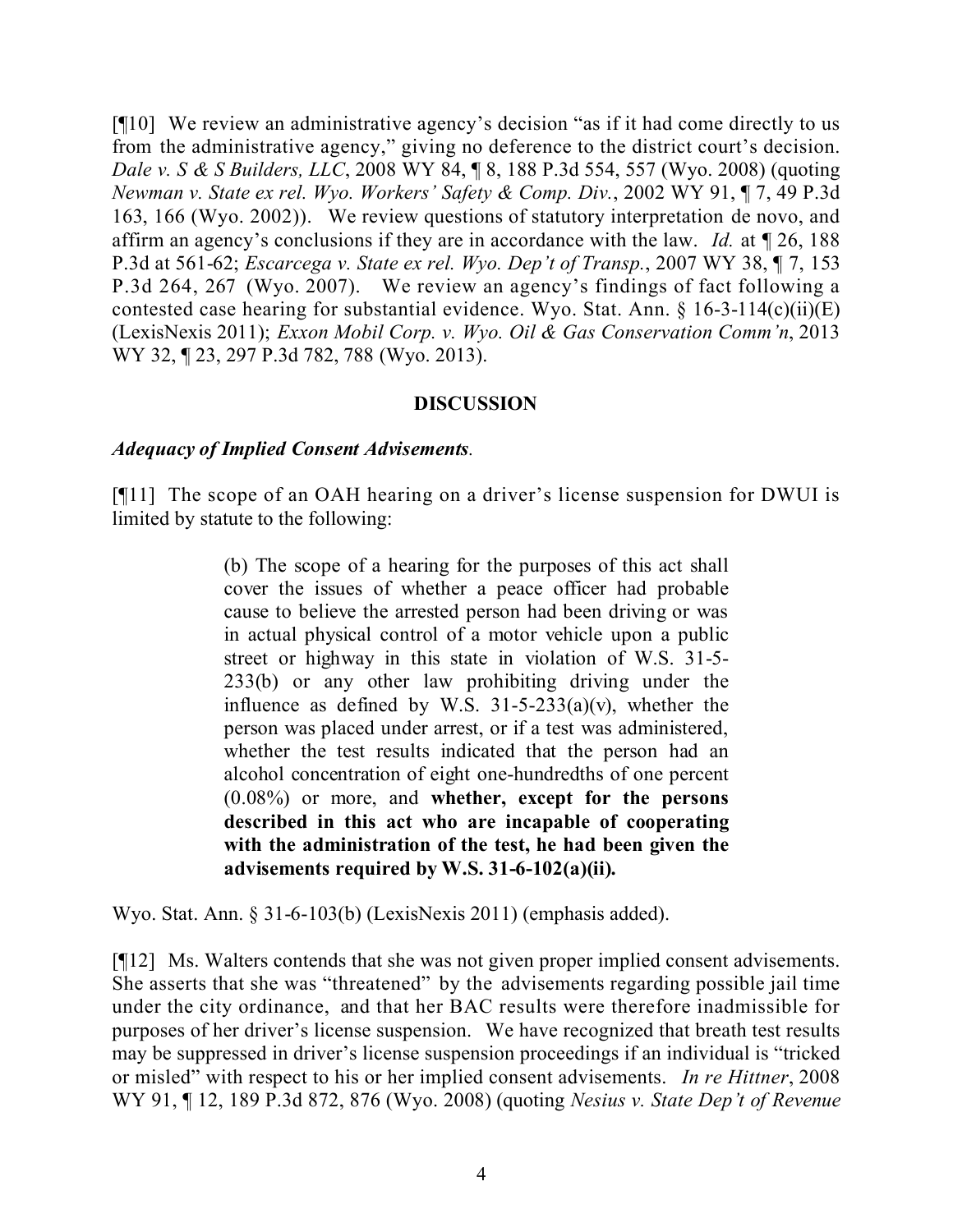*& Taxation*, 791 P.2d 939, 943–44 (Wyo. 1990)). However, "[w]here an officer informs a suspect that the officer intends to do something that the officer is legally authorized to do under the circumstances, such conduct does not amount to coercion." *State v. LeClercq*, 243 P.3d 1093, 1099 (Idaho Ct. App. 2010).

[¶13] The arresting officer read Ms. Walters the implied consent advisements required by  $\S$  31-6-102(a)(ii) in their entirety. She was also accurately advised of the criminal consequences of refusing to submit to a chemical test under the municipal ordinance. This additional advisement neither tricked nor misled Walters; it simply informed her of the potential criminal penalties associated with her decision under the Laramie ordinance. Explaining the consequences of her choice as to whether to take the test may or may not have pressured Walters in some sense, but providing accurate information did not rise to a level of coercion which would render her consent involuntary. "Bowing to events, even if one is not happy about them, is not the same thing as being coerced." *Robbins v. MacKenzie*, 364 F.2d 45, 50 (1st Cir. 1966).

[¶14] Walters also argues that the advisement given by the arresting officer was misleading because she was not told that she faced the same minimum mandatory jail sentence if she had a BAC over 0.15% as she did if she refused the chemical test. A conviction for DWUI may have many consequences. At the time of Walters' arrest, the maximum penalty for driving while under the influence under state law ranged from six months in jail up to two years in prison depending on how many prior convictions an individual has. Wyo. Stat. Ann. §  $31-5-233(e)$  (LexisNexis 2011).<sup>2</sup> Fines can range from less than \$750.00 to a maximum of \$10,000.00. Individuals may be required to complete treatment programs at their own expense as conditions of probation. *Id*.

[¶15] On the administrative side, use of expensive interlock devices may be required for periods ranging from one year to life in the case of repeat offenders.  $\S 31-5-233(f)(iii)$ – (v). The interlock requirement can also vary depending on BAC. *Id*. Driving privileges can be suspended for periods ranging from six months to life. *Id.* at (i).

[¶16] As to practical consequences, individuals convicted of DWUI may lose their jobs because their employers' insurance carriers will no longer insure company vehicles if they operate them. Private insurance costs will almost certainly rise. Criminal convictions for DWUI may affect a person's ability to obtain employment or gain entry to the military. All of these consequences can flow from a blood alcohol test.

[¶17] However, the Wyoming Legislature chose to require only the following advisements prior to chemical DWUI testing:

 $\overline{a}$ <sup>2</sup> The penalty for fourth-offense DWUI was increased to up to seven years in prison effective July 1, 2012. Wyo. Stat. Ann. § 31-5-233(e) (LexisNexis Supp. 2012).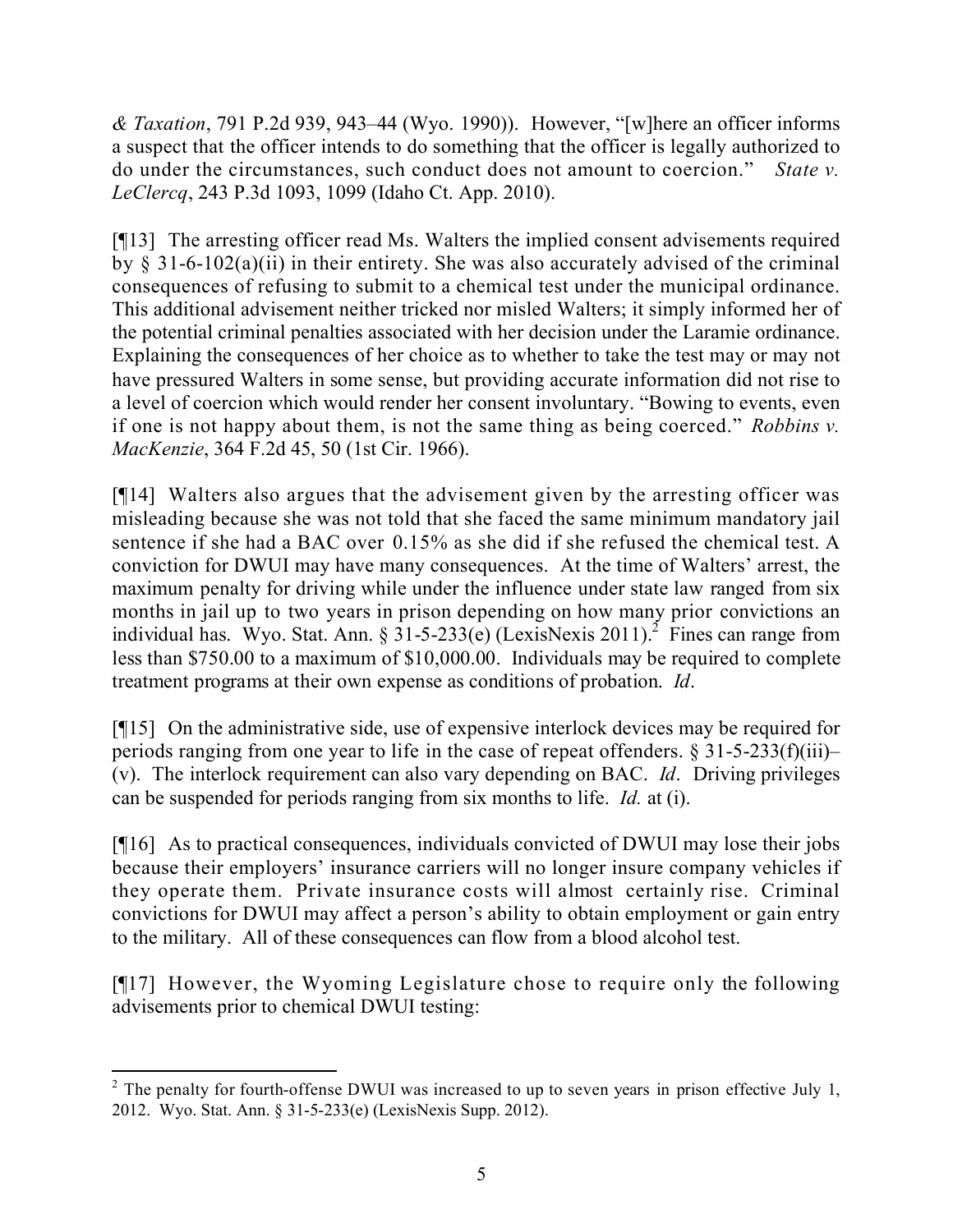(ii) For tests required under this act, the arrested person shall be advised that:

> (A) Repealed by Laws 2011, ch. 178, § 2 [eff. July 1, 2011].

> (B) If the results of the test indicate the person is under the influence of alcohol or a controlled substance, he may be subject to criminal penalties, his Wyoming driver's license or his privilege to operate a motor vehicle shall be suspended for ninety (90) days and he may be required to drive only vehicles equipped with an ignition interlock device;

> (C) After undergoing all chemical tests required by the peace officer at a place and in a manner prescribed by and at the expense of the agency employing the peace officer, the arrested person may go to the nearest hospital or clinic and secure any additional tests at his own expense;

(D) Repealed by Laws 2009, ch. 160, § 2.

Wyo. Stat. Ann. § 31-6-102(ii) (LexisNexis 2011).

[¶18] "[A] basic tenet of statutory construction is that omission of words from a statute is considered to be an intentional act by the legislature, and this court will not read words into a statute when the legislature has chosen not to include them." *Adelizzi v. Stratton*, 2010 WY 148, ¶ 11, 243 P.3d 563, 566 (Wyo. 2010) (citation omitted). The doctrine of *expressio unius est exclusio alterius* requires us to construe a statute "that enumerates the subjects or things on which it is to operate, or the persons affected, or forbids certain things . . . as excluding from its effect all those not expressly mentioned." *Cathcart v. Meyer*, 2004 WY 49, ¶ 40, 88 P.3d 1050, 1066 (Wyo. 2004) (citing *In re West Highway Sanitary & Imp. Dist.*, 77 Wyo. 384, 317 P.2d 495, 504 (1957)). *See also The Adeline*, 13 U.S. (1 Cranch) 244, 253, 3 L. Ed. 719 (1815) ("Now the construction must depend on the evident meaning and intent of the legislature, as clearly to be gathered from a view of the whole provision; and it may be adopted as a fundamental rule, that where there is an express provision, there shall not be a provision by implication; *expressio unius est exclusio alterius*.").

[ $[$ [19] The legislature rationally chose to require the advisements listed in  $\S$  31-6-102(a)(ii), and the arresting officer complied with the statute by giving them. He was not required to explain all of the possible consequences of submitting to testing, including the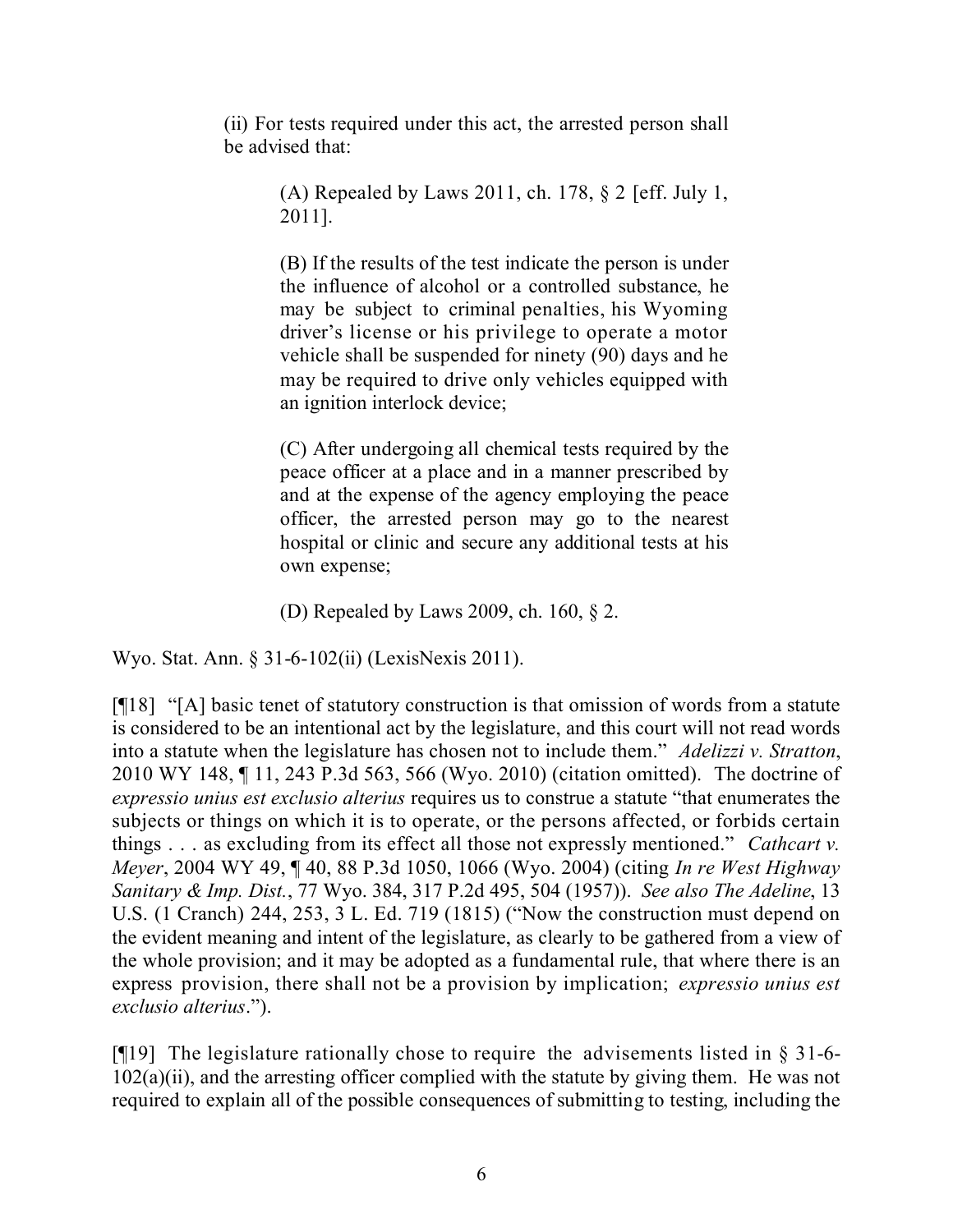enhanced penalty for driving under the influence at more than 0.15% BAC under the Laramie ordinance. *See Sandoval v. State ex rel. Wyo. Dep't of Transp.*, 2012 WY 160, ¶ 15, 291 P.3d 290, 294 (Wyo. 2012) ("[T]he Wyoming legislature was specific in what information was required in an implied consent advisement, and information regarding municipal sanctions was not included in the required advisements.") (citing Wyo. Stat. Ann. § 31-6-102(a)(ii) (LexisNexis 2009)); *Escarcega*, ¶ 21, 153 P.3d at 270 ("Appellant here was given the precise warning required by the applicable statutes for a driver stopped [for DWUI] in a non-commercial vehicle. He was entitled to no more and no less.").

[¶20] Whether the combination of advising Walters of the consequence of refusing a blood alcohol test while not explaining the higher penalty for testing at or above .15% might make the breath test inadmissible in a criminal case is a separate issue that is not before us. In this administrative proceeding, the OAH hearing examiner and the district court both correctly held that Walters was adequately advised as required by statute.

## *Issues Relating to Laramie Ordinance*

[¶21] In *Sandoval*, we held that "Wyoming law . . . does not authorize the OAH to consider municipal ordinances when determining whether to rescind or sustain a driver's license suspension." 2012 WY 160, ¶ 15, 291 P.3d at 295. We reached the same conclusion in *Regan v. State ex rel. Wyoming Department of Transportation*, 2012 WY 161, 292 P.3d 849 (Wyo. 2012), recognizing that:

> To the extent that [appellants] wish to extend their challenge to the constitutionality or validity of the Laramie municipal ordinances, we agree with the OAH and the district court that such a challenge was beyond the scope of the OAH proceeding and must be brought in a separate declaratory judgment action or in the criminal proceeding on the DWUI citation.

> Having concluded that the OAH was without jurisdiction to rule on the challenges to the Laramie implied consent ordinances, we must likewise conclude that this Court is without jurisdiction to consider and rule on those issues.

*Id.* at  $\P$  22–23, 292 P.3d at 854–55 (citation omitted).<sup>3</sup>

 $\overline{a}$ <sup>3</sup> Sandoval and *Regan* were decided on December 19 and 20, 2012. Those decisions were not therefore available to Appellant when her brief was filed on November 9, 2012.